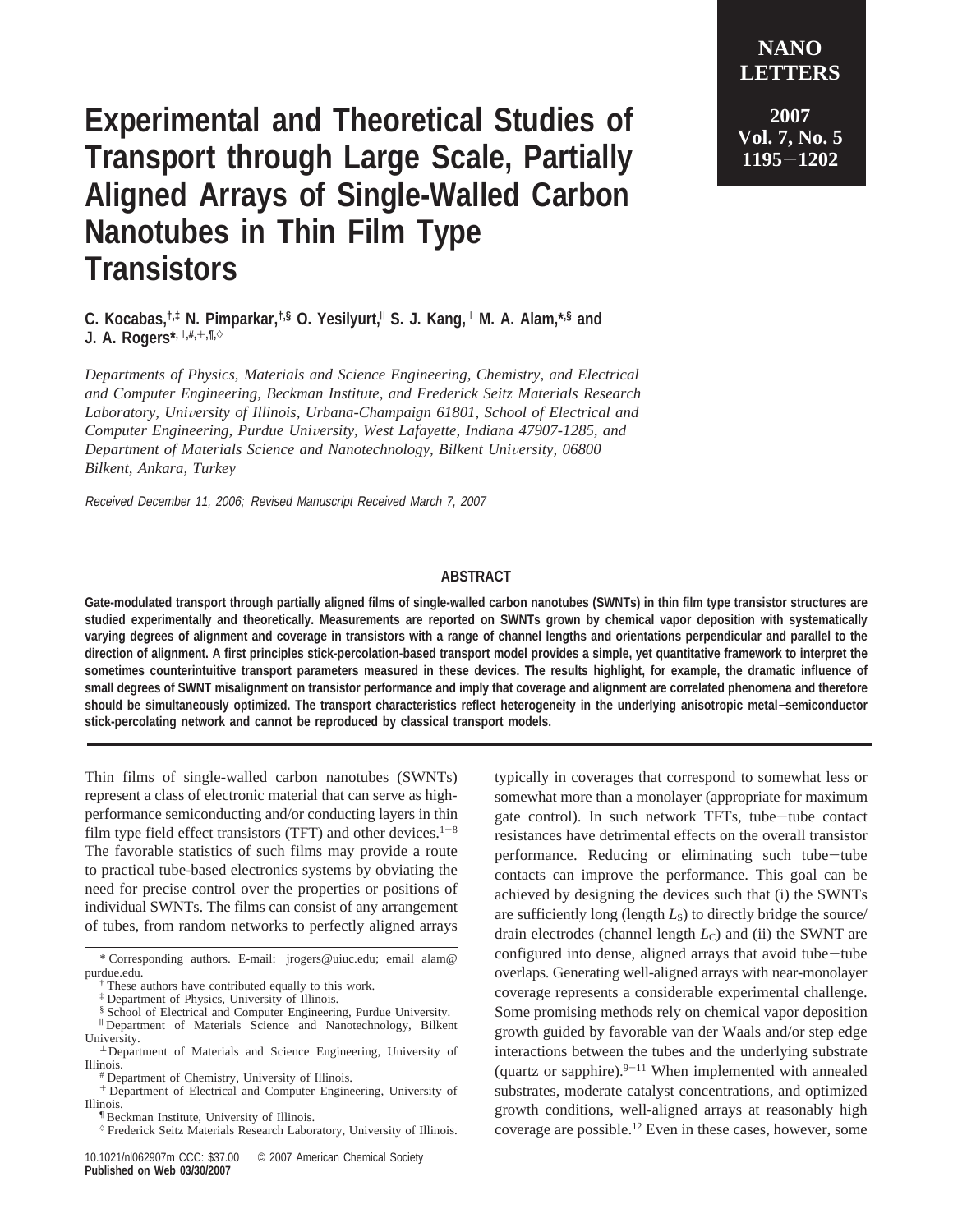

**Figure 1.** (a-d) Scanning electron micrographs (SEMs) and statistical information on the four types of films of single-walled carbon nanotubes that were studied. The films range from well aligned, low coverage (a) to partially aligned, high coverage (d) cases. The histogram plots show data for the tube length, *L*S, and tube orientation, *θ*, determined from image analysis of the SEMs. The SWNTs in all cases have diameters between 1 and 3 nm.

degree of misalignment exists, which tends to increase with increasing tube coverage. The influence of even a small number of misaligned tubes on transport can be significant, since such tubes can intersect and thereby establish electrical contacts to many other aligned tubes.

Predictive knowledge of the physics of percolative transport through such partially aligned heterogeneous (one-third of the tubes are metallic) arrays, therefore, is a prerequisite to interpret and optimize the electrical performance of these thin films. The system involves, in general, a combination of (i) transport from one electrode to another through individual tubes that bridge the source/drain electrodes and (ii) percolation type transport in an anisotropic tube network. The length and coverage of the tubes and the orientation and length of the transistor channel  $(L<sub>C</sub>)$  determine the relative contributions of these two pathways to overall transport in a particular device. Effects of anisotropy in the percolation through purely conductive networks have been studied in structured metal films<sup>13</sup> and carbon nanotube/ polymer composites.14 The present report examines a different type of anisotropic network, which involves both gatemodulated percolation and direct transport in transistor structures. This particular problem, which is of paramount importance to the implementation of SWNTs as active layers in thin film electronic systems, as well as the more general case of gate modulated percolation transport in heterogeneous anisotropic networks (i.e., one with both metallic and semiconducting elements), has not been studied before. The results presented here include experimental and theoretical studies of transport and scaling properties of transistors that use submonolayer films of SWNTs with systematically varying degrees of alignment and coverage, from lowcoverage well-aligned films to high-coverage partially aligned ones. Good agreement between measurement and theory validates the key aspects of the model and reveals new routes to improve the transport properties of the films.

Figure 1 shows scanning electron micrographs (SEMs) of SWNT films typical of those studied here. These samples were grown by conventional chemical vapor deposition on  $ST$  cut quartz substrates<sup>12</sup> using spin cast ferritin catalysts.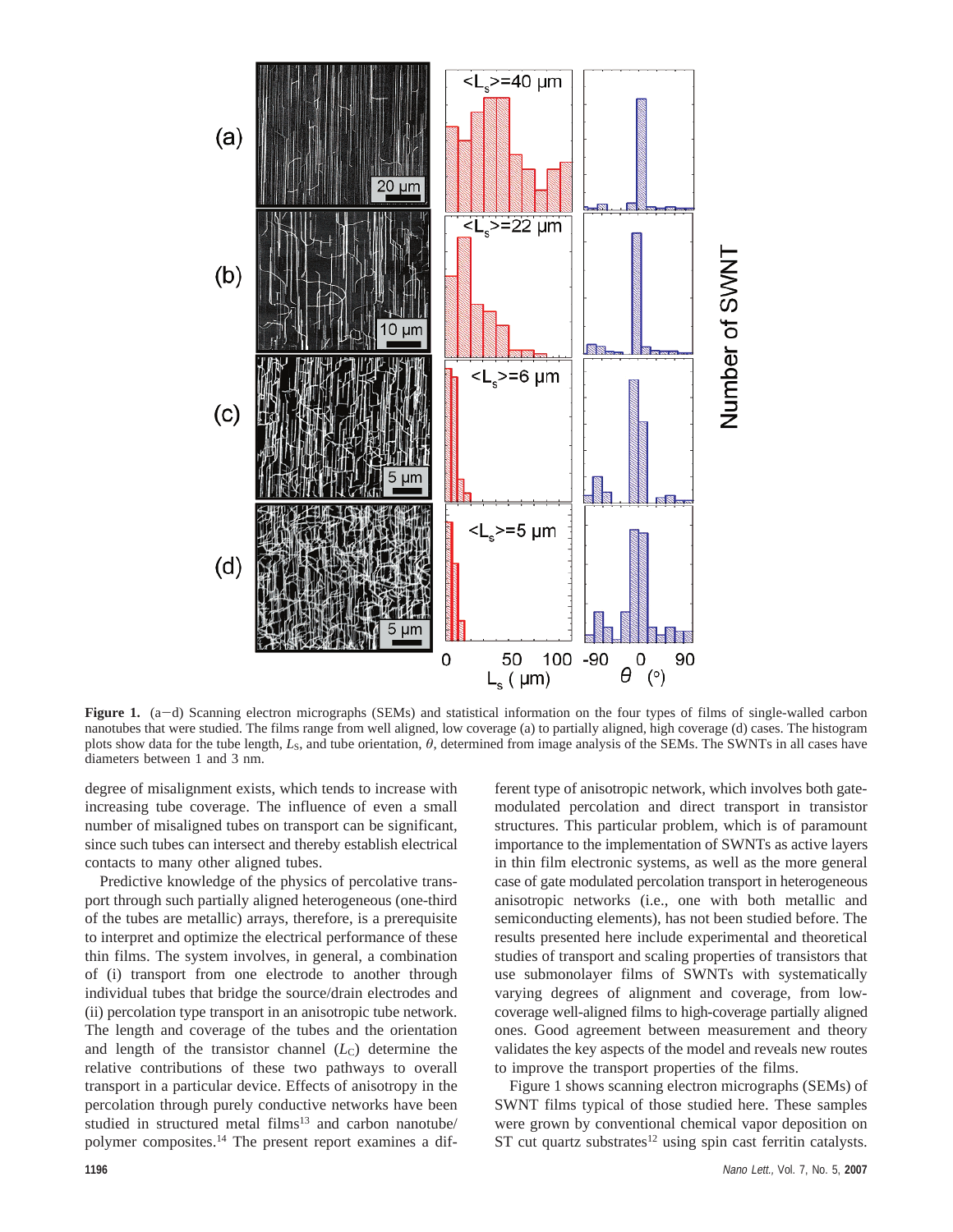Before the growth, the quartz wafers were annealed for 8 h at 900 °C in air and cleaned with acetone, isopropyl alcohol, and deionized (DI) water. The annealing conditions, the catalyst concentrations, and the growth conditions determine the coverage and alignment of SWNTs in the resulting films. By varying these parameters, we could achieve films ranging from well to moderately aligned, and from low (∼0.1%) to high (∼2%), in terms of the percentage of the surface covered by SWNTs. For the cases studied here, we used four different films (Figure 1) with degrees of alignment defined primarily by the catalyst concentrations. Solutions of the catalyst (ferritin, Aldrich, diluted with DI water) with concentrations of 0.1, 0.2, 0.76, or 3.8 mg/mL were placed on the quartz substrate, and after 1 min, a few methanol droplets were added. The substrate was then rotated at 3000 rpm for 30 s using a spin coater, followed by thorough rinsing with methanol. Heating at 900 °C for 10 min oxidized the catalyst. Cooling to room temperature and then heating to 900 °C in a hydrogen environment reduced the catalyst. Purging with hydrogen at 900 °C for 1 min and then introducing a flow of methane (2500 sccm) and hydrogen (75 sccm) at 900 °C for 10 min led to the growth of SWNTs. The diameters of the tubes in all cases are between 1 and 3 nm, as determined by atomic force microscopy,<sup>9</sup> with some trend toward larger diameter tubes (or small bundles) with increasing coverage. Past studies of SWNTs grown by chemical vapor deposition with ferritin catalysts indicate that roughly one-third of the tubes are metallic and two-thirds are semiconducting.15 The ratio of numbers of semiconductor to metallic tubes was evaluated directly by electrical burning of a single or a few tubes and counting the metallic and semiconducting tubes individually. Details of the experiments are given in Supporting Information. The histogram plots summarize the distributions of tube lengths  $(L<sub>S</sub>)$  and orientations  $(\theta)$ , as determined from image analysis of the SEMs. The orientations of the tubes often change at one or both of their ends. The reported values of  $\theta$  correspond to segments of tubes that have a single orientation, as observed in the field of view. Similarly, the values of  $L<sub>S</sub>$  correspond to the lengths of these tube segments. The average tube lengths,  $\langle L_s \rangle$ , were determined by the arithmetic mean of the measured  $L<sub>S</sub>$  values; the lengths for films  $1-4$  were 40, 22, 6, and 5  $\mu$ m, respectively. The degree of alignment can be defined in terms of an anisotropy parameter, *R*, where  $R = L_1/L_1 = \sum_{i=1}^{N}L_2$ ,<br>cos  $R_1/\sum_{i=1}^{N}L_2$ ,  $\sum_{i=1}^{N}L_i$ ,  $\sum_{i=1}^{N}L_i$ ,  $\sum_{i=1}^{N}L_i$  $\cos \theta_i / \sum_{i=1}^N |L_{S,i} \sin \theta_i|$ . Films 1–4 have  $R = 21.4$ , 6.5, 6.0, and 2.9 respectively. These growth procedures vield strong and 2.9, respectively. These growth procedures yield strong correlations between the coverage, the tube length, and the degree of anisotropy. We also note that while the approaches presented here require quartz substrates, the anisotropic networks can be transferred to other substrates, including thin, flexible plastic sheets.16

We constructed top gate transistors in which the films  $(films 1-4, as illustrated in Figure 1)$  serve as the semiconductor layer. The fabrication began with growth of the films on quartz, followed by definition of source and drain electrodes of Ti/Pd (1 nm/25 nm; deposited by electron beam evaporation) by photolithography and liftoff. A spin cast layer of a photocurable epoxy (MicroChem, SU8-2) with thickness ∼1.3 *µ*m provided a gate dielectric with dielectric constant of  $\epsilon$ <sub>r</sub> = 4.0 and per unit area capacitance of 2.8 nF/cm2 . We chose a thick polymer for the present studies for three reasons: (1) these materials enable simple, highyield fabrication of devices with very low gate leakage, (2) the polymers, unlike many of the thin high-capacitance inorganic materials that have been explored in single tube devices, do not alter the electronic properties of the tubes, and (3) the gate coupling to the tubes can be approximated by a parallel plate model for the capacitance (i.e., the tubetube separations are, in most cases, small compared to the thickness of the gate dielectric). Thinner dielectrics are desirable for device performance but are not important for the present studies. Photolithography and liftoff defined a gate electrode on top of this dielectric, aligned to the channel, and also overlapping parts of the source/drain electrodes. Openings in the dielectric formed by photolithographic patterning provided electrical probing access to the source and drain. We used these procedures to fabricate the transistors with channel lengths of  $L<sub>C</sub> = 5, 10, 25, 50$  and 100  $\mu$ m all with widths of  $W = 250 \mu$ m. Figure 2 shows the device geometry. The channels were oriented either parallel or perpendicular to the preferred direction for tube alignment. For each device, currents between source and drain were measured at a bias  $(V_{sd})$  of 0.5 V while sweeping the gate  $(V<sub>g</sub>)$  between  $-40$  V and 40 V. In all cases the current to the gate was less than 100 nA.

To analyze the transport characteristics of these films, we consider the scaling behavior of "ON" and "OFF" currents, *I*<sub>on</sub> and *I*<sub>off</sub>, as a function of channel length *L*<sub>C</sub>. The ON current is measured at  $V_{sd} = 0.5$  V and  $V_g = -40$  V; the OFF current corresponds to the minimum current observed for the range of gate voltages between  $-40$  V and 40 V, with  $V_{sd} = 0.5$  V. (The slight ambipolar response of the transistors motivates the use of such a definition for *I*off.) Although the transistors exhibited some hysteresis, as is typical for devices of this type, the current values, *I*on and *I*<sub>off</sub>, which form the focus of this paper, remain robust, independent of direction or history of applied voltages to the gate. Figure 2e shows a typical device response and channel length dependence. A total of 80 devices were measured for each of the films  $1-4$ : 40 with the channel along the preferred alignment direction and 40 with orientations perpendicular to it for five different channel lengths,  $L<sub>C</sub> = 5, 10, 25, 50$  and 100  $\mu$ m.

Figure 3 illustrates a representative set of different devices that were studied. The layouts of the tubes have correlated levels of coverage, alignment, and tube length, for the growth procedures used here. (Recent reports describe growth strategies that eliminate some of these correlations.<sup>17</sup>) At low coverage, extremely high degrees of alignments and long tube lengths result, leading to many tubes that bridge the source and drain electrodes, with almost no tube-tube overlaps. This configuration leads to large ON currents, but also large OFF currents due to the presence of the metallic tubes. At high coverage, the alignment can be poor and the tubes are short; this configuration leads to percolation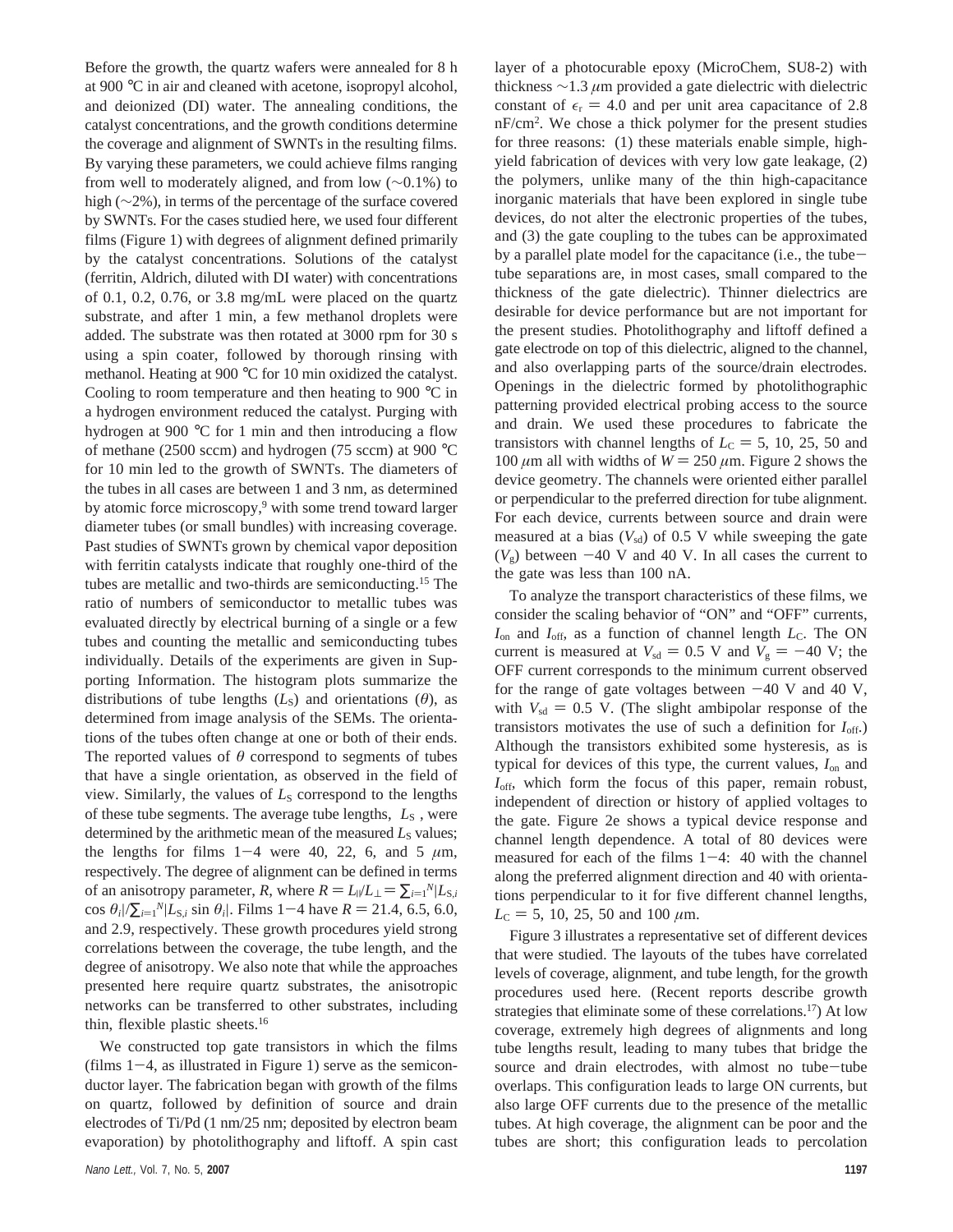

Figure 2. (a) Device layout of thin film transistors fabricated on SWNT. (b, c) SEM images of S/D electrodes with SWNTs. Scale bar is 10 μm. Typical data collected from representative devices that reveal scaling properties of transport as a function of transistor channel length,  $L_C$  of 5, 10, 25, 50, and 100  $\mu$ m (d) and output characteristics for 100  $\mu$ m channel length (e).

transport pathways and high on/off ratios due to the small chance of bridging tubes or purely metallic current pathways. Similar but different types of considerations lead to different behaviors with different channel orientations. Parts c and d of Figure 3 show devices with same tube coverage but different channel orientations. Lower ON currents and higher on/off ratios are observed for perpendicular orientation (Figure 3f) compared to the parallel orientation. Measurements of this type provide a means to quantify the level of electrical anisotropy in the network, in terms of the ratio of ON currents measured in the parallel and perpendicular directions. Figure 3g shows the calculated current anisotropy,  $A = I_{\parallel}/I_{\perp}$ , evaluated in the on state, of aligned, dense partially aligned, and random network cases. The highest anisotropy occurs, as expected, in the aligned devices. Increasing tube coverage tends to lower the anisotropy. In cases that involve some level of percolation transport pathways, the ON current anisotropy decreases with increasing channel length. Completely random network grown, for example on amorphous SiO2, does not provide any anisotropic conduction.

A review of the measured electrical characteristics for aligned (Figures 1a and 4a), partially aligned (Figures 1c and 4b), and dense partially aligned (Figures 1d and 4c) networks shows that, analogous to classical transistors, *I*on and  $I_{\text{off}}$  decrease with increasing  $L_{\text{C}}$ . The corresponding insets show samples of randomly generated networks. Unlike classical transistors, however, the (channel-length) scaling exponents of  $I_{on}$  and  $I_{off}$ , are significantly different.<sup>7,18</sup> This anomaly is highlighted in the ratio of  $I_{on}/I_{off}$  (= $R_I$ ) which, instead of remaining constant (as would be expected for classical transistors), increases with *L*<sub>C</sub>. Moreover, the rate at which  $R<sub>I</sub>$  increases with  $L<sub>C</sub>$  increases with decreasing coverage. Finally, one anticipates the  $I_{on}$  and  $I_{off}$  to individually approach zero for perfectly aligned network as  $L<sub>C</sub> \rightarrow$  $L<sub>S</sub>$ , yet remarkably both currents remain finite even with  $L<sub>C</sub>$  $\gg L$ <sub>S</sub>. These three counterintuitive transport characteristics of aligned tubes indicate that classical "top-down" mobilitybased models are no longer adequate and that a "bottomup"18 treatment of transport based on stick-percolation models is required.

We construct a numerical stick-percolation model for this system by randomly populating a two-dimensional (2D) grid by sticks of length  $(L<sub>S</sub>)$  and orientation  $(\theta)$  with probability density function (PDF) consistent with experimental conditions (Figure 1). One-third of the generated tubes are metallic and the remaining two-third are semiconducting (Supporting information) (the results are not too sensitive to the precise fraction of metallic tubes between  $\frac{1}{3}$  and  $\frac{1}{4}$ , see Supporting Information). Since,  $L<sub>C</sub>$  and  $L<sub>S</sub>$  are much larger than the phonon mean free path, contact resistances are not important and linear-response transport (small  $V_{sd}$  and constant  $V_g$ obviates the need to solve the Poisson equation) within *individual stick segments* of this anisotropic stick-network system is well described by drift-diffusion theory.<sup>7,19-21</sup> The low bias drift-diffusion equation,  $J = q \mu n \, d\varphi/ds$ , when combined with current continuity equation,  $dJ/ds = 0$ , gives the nondimensional potential  $\varphi_i$  along tube *i* as (see Supporting Information)

$$
\mathrm{d}^2 \varphi_i / \mathrm{d} s^2 - c_{ij} (\varphi_i - \varphi_j) = 0 \tag{1}
$$

Here, *s* is the length along the tube and  $c_{ii} = G_0/G_1$  is the dimensionless charge-transfer coefficient between tubes *i* and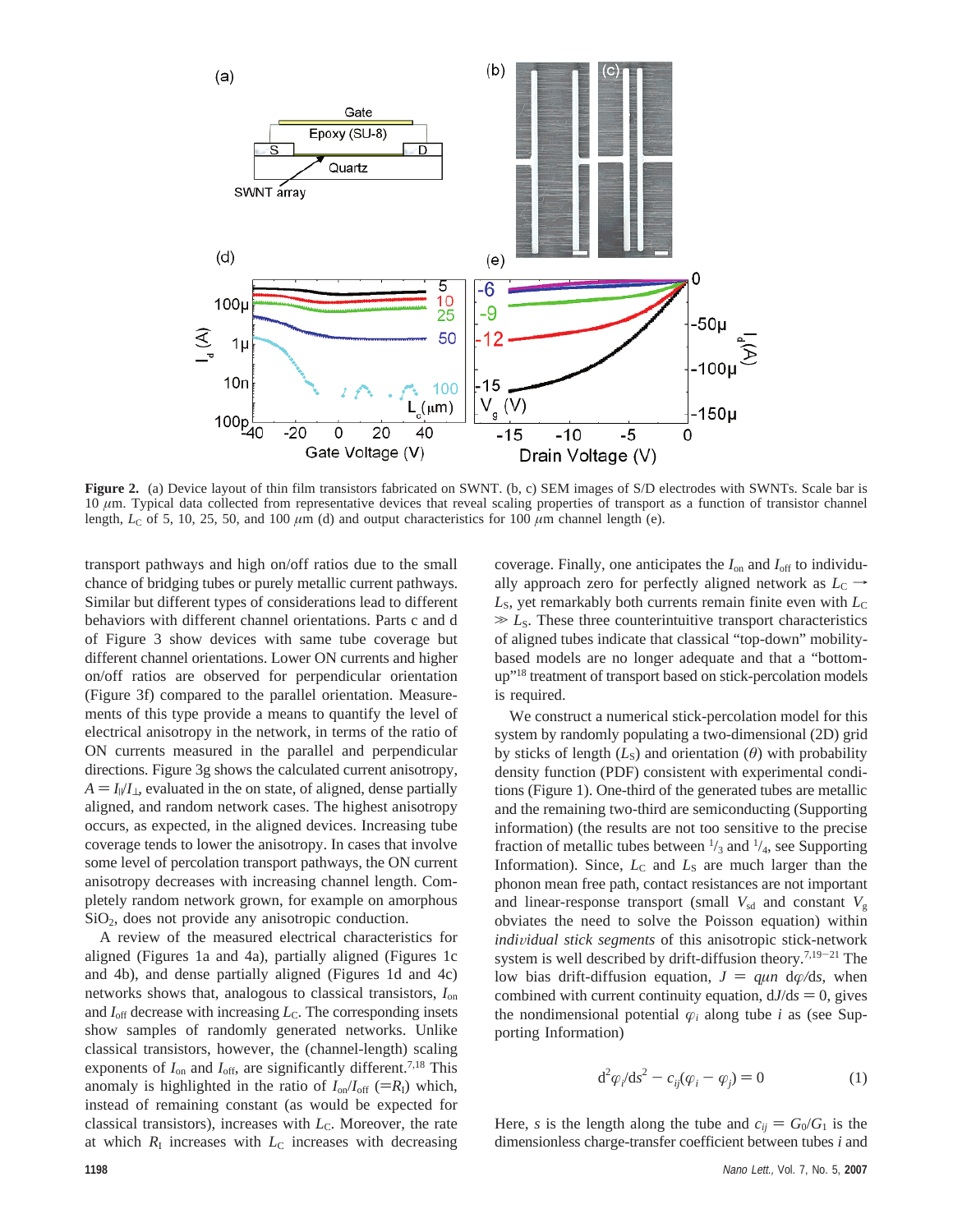

**Figure 3.** Scanning electron micrographs (SEMs) of transistors with channel lengths of 50  $\mu$ m (a, b) and 25  $\mu$ m (c, d) with different channel orientations and degrees of alignment and coverage. The scale bars are 10 *µ*m. (e) Transfer curves of two devices with different tube coverage and the same channel length ( $L<sub>C</sub> = 50 \mu m$ ). (f) Transfer curves of devices with channels oriented parallel (II, black) and perpendicular (⊥, red) to the alignment direction. (g) Channel length dependence of ON current anisotropy (*I*|/*I*⊥) for aligned (green), dense partially aligned (red), and random network (blue).

*j* at their intersection point.  $G_0$  (∼0.1 e<sup>2</sup>/h)<sup>22</sup> and  $G_1$  ( $\equiv$ *qnµ/*<br> $\Delta x$ <sup>7</sup> are mutual and self-conductance of the tubes. Here *n*  $\Delta x$ <sup>7</sup> are mutual and self-conductance of the tubes. Here, *n* is carrier density, *µ* is mobility, and ∆*x* is grid spacing. The network contains both metallic and semiconducting tubes.  $I_{on}$  is computed by assigning  $G_1$ (metal) ~  $G_1$ (semi), while  $I_{\text{off}}$  is compute by setting  $G_1(\text{semi}) = 10^{-4} \times G_1(\text{metal})$ .<sup>23</sup>  $G_1$ (metal) is assumed to be relatively insensitive to  $V_g$ . Hundreds of such samples are constructed to accurately reflect the PDF of length and anisotropy distribution in Figure 1, and the average of these currents is compared to the measured data.

Before we use our stick-percolation model to interpret the three counterintuitive features of anisotropic network discussed above and shown in Figure 4, let us first analyze the simpler case of ON current dependence on  $L<sub>C</sub>$  for the completely random stick network.7 As is well-known, in a classical 2D film conductor the current will simply be inversely proportional to  $L_c$ , i.e.,  $I_{on} \sim k/L_c$ , which is Ohm's law. Here, *k* is a material-specific constant. However, stick networks are nonclassical 2D conductor and satisfy the finite size scaling relationship<sup>24,25</sup>

$$
I_{\rm on} \sim \frac{k}{L_{\rm S}} \left(\frac{L_{\rm S}}{L_{\rm C}}\right)^m \tag{2}
$$

where, the current exponent *m* is universal constant that depends *only* on the normalized coverage  $(\rho_S L_S^2, \rho_S)$  *is the*<br>*number of SWNTs in unit area and L is the length of the number of SWNTs in unit area and L*<sup>s</sup> *is the length of the SWNT*) and the anisotropy of the tubes. For example, for completely random network<sup>24</sup> and at coverage much higher than the percolation threshold  $(\rho_S L_S^2 \gg 4.236^2/\pi)$ ,<sup>26</sup> most of<br>the sticks in the network are connected and take part in the sticks in the network are connected and take part in conduction as shown in Figure 5a. Therefore, the high coverage network behaves as a 2D conductor and *m* ∼ 1, i.e.,  $I_{on}$  ∼  $k/L$ <sub>C</sub> (Figure 5c, red circles are experimental values and the red line is the simulation), which is again Ohm's law. But for a random network with coverage *at/near* the percolation threshold  $(\rho_S L_S^2 \sim 4.236^2/\pi)$  all the sticks are<br>not connected to source and drain and there are many islands not connected to source and drain and there are many islands or pools of unconnected sticks. These pools of sticks form new percolating paths as  $L<sub>C</sub>$  is reduced—effectively increasing the width of the channel and increasing the current exponent to  $m = 1.9$ <sup>7,24</sup> i.e.,  $I_{on} \sim (k/L_s)(L_s/L_c)^{1.9}$ . For example, the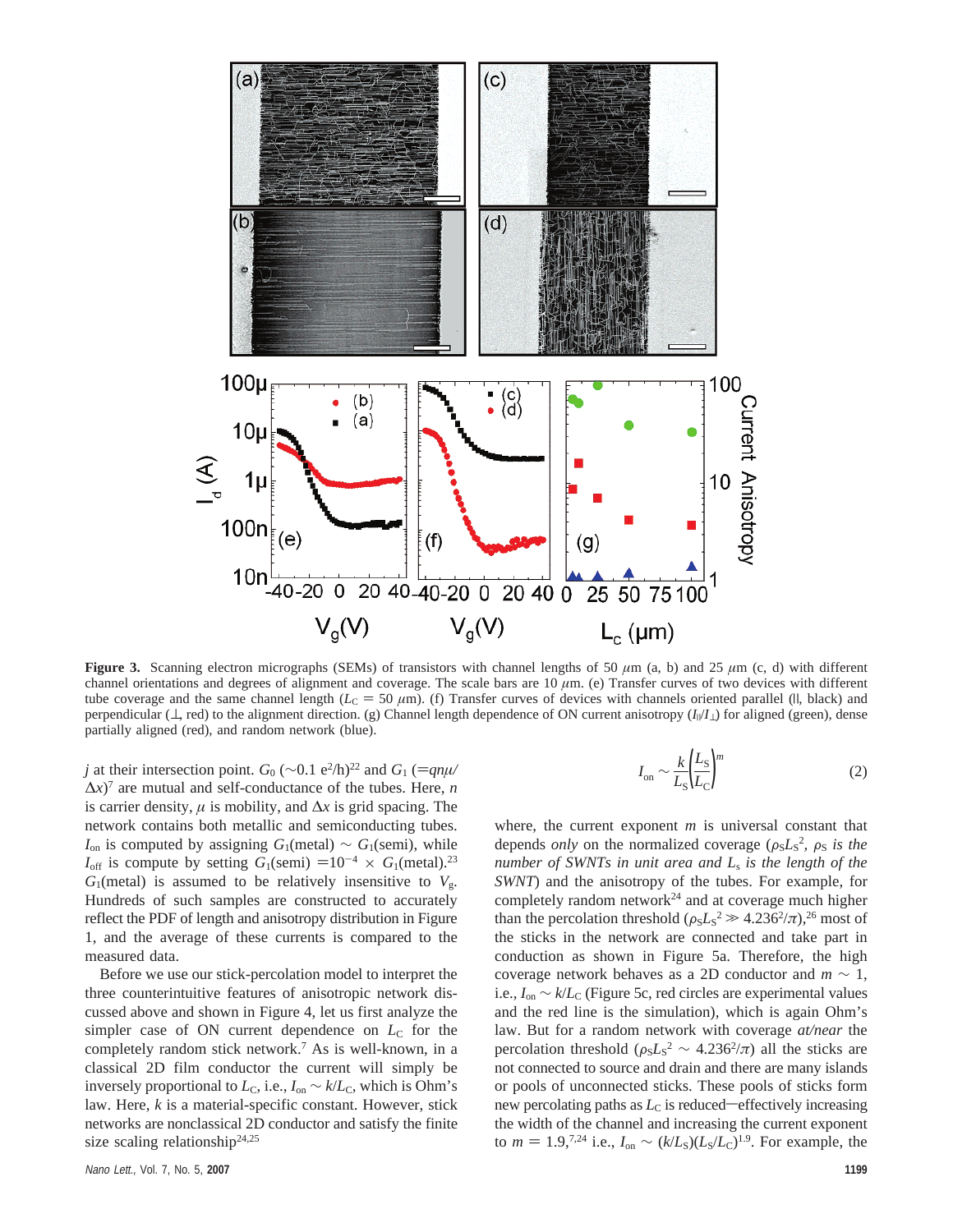

**Figure 4.** ON current  $I_{on}$ , OFF current  $I_{off}$ , and on/off ratio for (a) aligned, (b) partially aligned, and (c) dense partially aligned networks corresponding to panels a, c, and d of Figure 1, respectively, where the symbols show experimental results and lines show simulation results. The current exponents,  $m_R$  (eq 1) for (a), (b), and (c) are given by,  $m_{on} = 1.7$ , ∼1, and ∼1,  $m_{off} = 4.8$ , 2.78, and 1.53, and the exponents for the on/off ratio  $= -3.1, -1.78, -0.53$ , respectively. The insets show the simulated networks with scale bar  $= 10 \mu m$ .

intermediate coverage network (density above the percolation threshold, but still low compared to the dense network) shown in Figure 5b, has a current exponent of  $m = 1.4$ . The dotted lines show the current paths in each device. The ON current scaling appears in Figure 5c (blue squares). Figure 5d shows the current exponent (*m*) vs coverage, where the symbols represent the two curves in Figure 5c. Devices with high coverage and long channel length  $(L<sub>C</sub> \gg L<sub>S</sub>)$  approach the macroscopic device limit (classical ohmic behavior).5,27 Here, the random networks with high coverage (Figure 5a,  $\rho_S L_S^2 \sim 20 - 40$ ) and low coverage (Figure 5b,  $\rho_S L_S^2 \sim 5 - 10$ )<br>were grown on SiO<sub>2</sub> (100 nm)/Si where Si forms a back were grown on  $SiO<sub>2</sub>$  (100 nm)/Si where Si forms a back gate.

Next, let us look at the second puzzle of the on/off ratio: The scaling of the on/off ratio,  $R<sub>I</sub>$ , for random networks, shown in Figure 5e, in the high (red circles) and low (blue squares) coverage cases provides additional insights. Note that approximately one-third of the tubes are metallic and two-third are semiconducting (Supporting information). In the ON state, the total (metallic plus semiconducting) tube coverage  $\rho_S L_S^2$  determines the experimental current exponent  $m$  as discussed earlier. On the other hand, the effective *m*on as discussed earlier. On the other hand, the effective coverage of the network at OFF state is  $\sim \rho_S L_S^2/3$  (only metallic tubes conduct) with the current exponent being *m* metallic tubes conduct) with the current exponent being  $m_{\text{off}}$ . Since *m* scales inversely as  $\rho_S L_S^2$  (Figure 5d),  $m_{on} \le m_{off}$ .<br>Since  $R_s = I/I \approx \sim (1/I \text{ s})^{m_{on}/(1/I \text{ s})^{m_{off}}} = (1/I \text{ s})^{m_{on} - m_{off}}$ . Since  $R_{\rm I} \equiv I_{\rm on}/I_{\rm off} \sim (1/L_{\rm C})^{m_{\rm on}}/(1/L_{\rm C})^{m_{\rm off}} = (1/L_{\rm C})^{m_{\rm on}-m_{\rm off}}$ therefore  $R_{\rm I}$  increases with the exponent  $m_{\rm on} - m_{\rm off}$  as a function of  $L<sub>C</sub>$ . Moreover, the model predicts that the  $R<sub>I</sub>$  vs *L*<sup>C</sup> increases more rapidly for lower coverage network. This is a consequence of rapidly changing exponent, *m*, at lower coverage vs relatively constant *m* at higher coverage (compare red circles to blue squares in Figure 5e).

The analysis of ON current  $(I_{on})$ , OFF current  $(I_{off})$ , and on/off ratio  $(R<sub>I</sub>)$  for anisotropic networks (Figure 4) is

qualitatively similar to that of the random networks (Figure 5). In fact, the basic explanations of the first two nonintuitive features of an anisotropic network, i.e., (a) nonclassical scaling of ON current and OFF current scaling and (b) increase in  $R<sub>I</sub>$  with  $L<sub>C</sub>$  in Figure 4, are exactly the same as those of the features shown in Figure 5 (just discussed above). However, *quantitatively* there are significant differences: First note that the high coverage anisotropic networks show exponents  $(\sim 1)$  that are similar to the random network (red circles in Figure 4b,c and in Figure 5c). The results are completely different for the lower coverage cases. Because of the tradeoff between tube coverage, tube length, and orientation associated with the growth process, the current exponents can change drastically. The stick percolation model described above can be employed to explain the behavior of these anisotropic networks and the simulations (lines) agree with the experiments (symbols) well as shown in Figure 4. Each simulation point of Figure 4 and 5 reflects the average solution of ∼200 statistical samples. The current exponents for aligned (Figures 1a and 4a), partially aligned (Figures 1c and 4b), and dense partially aligned (Figures 1d and 4c) networks for  $I_{on}$ ,  $I_{off}$ , and on/off ratio are given by  $m_{on} = 1.7, \sim 1, \sim 1, m_{off} = 4.8, 2.78, 1.53,$  and  $m_{on} - m_{off} =$  $-3.1, -1.78, -0.53$ , respectively. Although some expected scaling of current exponents and current outputs can be observed through comparisons between device types, each network case must be analyzed separately due to correlations between tube length, tube alignment, and coverage. For the anisotropic networks, low coverage provides low on/off ratios and high coverage provides on/off ratios similar to random networks. In the former cases, spanning tubes dominate transport, such that the on/off ratio is nearly constant  $($  < 10) up to channel length of 50 *µ*m. Intermediate tube coverage provides the highest on/off ratio. All types of networks yield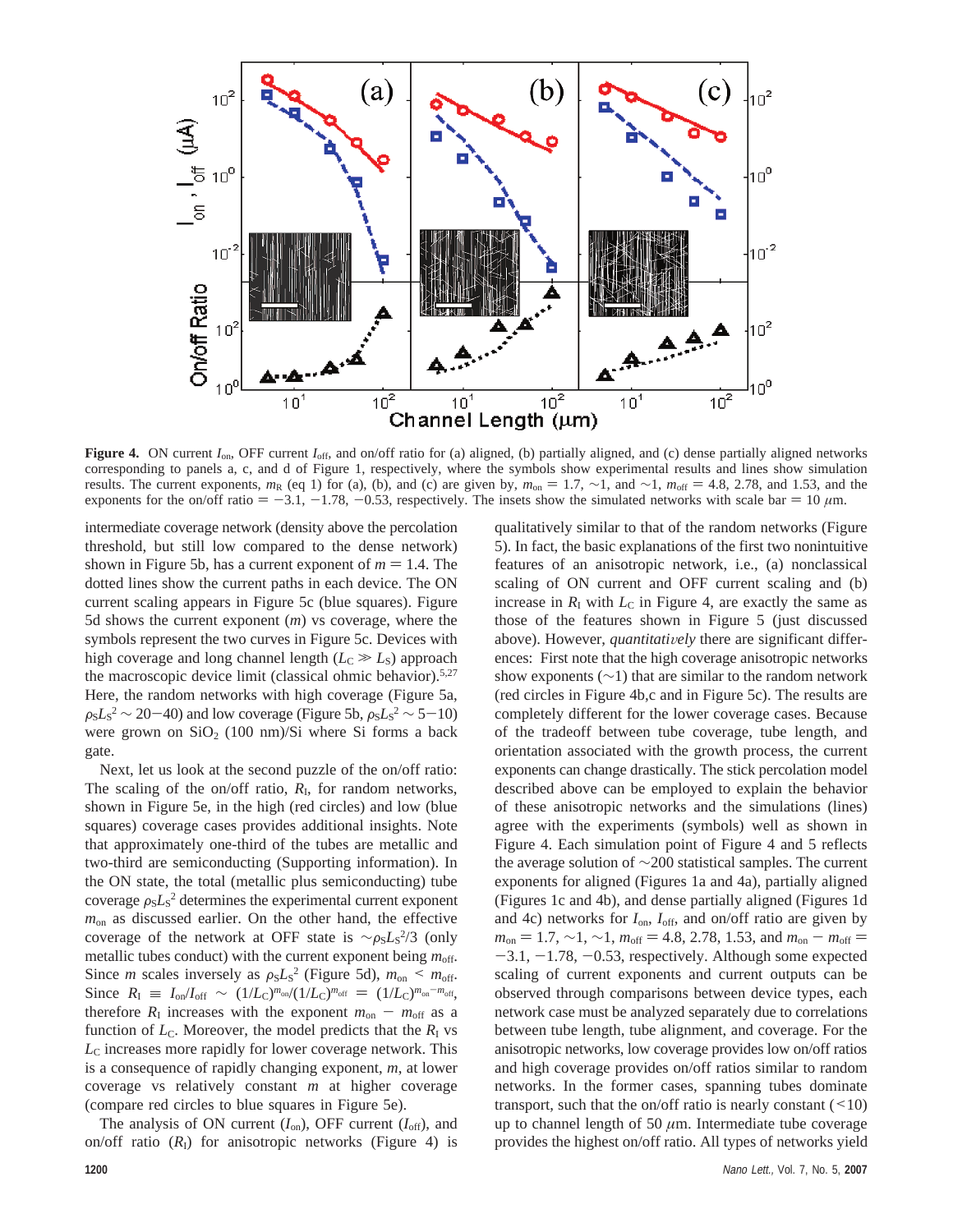

**Figure 5.** SEM images (scale bar is 5  $\mu$ m) and simulated normalized current distribution for network with high (a) and low (b) coverage for  $L<sub>C</sub> = 4, 8, 16 \mu m$ , respectively. The dotted arrows show the current paths. (c) Experimental (symbols) and simulated (lines) ON current  $(I_{on})$  vs channel length (*L<sub>C</sub>*) for high (red circles,  $\rho_S L_S^2 \sim 20$ ) and low (blue squares  $\rho_S L_S^2 \sim 8$ ) coverage completely random network with coverage  $(\rho_S L_S^2)$ <br>current exponent  $m_1 = 1.07$  and  $m_2 = 1.41$  respec current exponent  $m_1 = 1.07$ , and  $m_2 = 1.41$ , respectively. (d) Simulated current exponent (*m*) for random networks with coverage ( $\rho_S L_S^2$ )<br>decreases monotonically with increasing  $\rho_S L_S^2$  approaching the classical l decreases monotonically with increasing  $\rho_S L_S^2$  approaching the classical limit of  $m = 1$  for higher coverage. The points indicated correspond<br>to high (red circle) and low (blue square) coverage curves in c (e)  $L/L$  a r to high (red circle) and low (blue square) coverage curves in c. (e)  $I_{on}/I_{off}$  ratio vs channel length ( $L_{\rm C}$ ) for same coverage increases with  $L_{\rm C}$ and the rate of increase is more for lower coverage.

lower limits on the on/off ratio given by  $1 + 2G_1(\text{semi})/$  $G_1$ (metal) ~ 3 (assuming equal conductance in the ON state) as  $L<sub>C</sub> \rightarrow 0$ , where all the tubes bridge S/D directly irrespective of alignment (Figures 4 and 5e).

The stick percolation approach also highlights the importance of misalignment in dictating long-channel transistor performance and resolves the third dilemma so as to why the currents do not drop to zero as  $L_c$  approaches  $L_s$ . In Figure 1a, the degree of misalignment appears negligible. Had this been the case, *I*on and *I*off would have dropped dramatically as  $L<sub>C</sub> \rightarrow L<sub>S</sub>$ , because the percolation threshold for perfectly aligned system approaches infinity ( $\rho_{\text{perc}} \rightarrow \infty$ ). Yet, the  $I_{on}$  and  $I_{off}$  currents show no dramatic change as  $L_{C}$ approaches  $L<sub>S</sub>$ . This is because a very small number of short misaligned tubes can bridge the (otherwise unconnected) longer tubes and dramatically reduce  $\rho<sub>perc</sub>$  to finite values. Misalignment also reduces the variations in current output with orientation of the channel relative to the preferred direction of tube alignment. In the long channel limit  $(L<sub>C</sub>$ *L*S), this anisotropy can be extremely high, since the absence of spanning tubes in the perfectly aligned case yields zero current output (in both the ON and OFF states). For short channels ( $L_C < L_S$ ), the degree of anisotropy is moderate, with current ratios in the range of  $\pi/2$  for the perfectly aligned and isotropic cases.

A related finding is that our results imply that for transistors with  $L<sub>C</sub> > L<sub>S</sub>$ , perfect alignment is not optimal and would actually carry less current than slightly nonaligned systems. In this case, percolation dominates and high on/off ratios are possible even with a significant population of metallic tubes. On the other hand, short channel transistors  $(L<sub>C</sub> < L<sub>S</sub>)$ , which are necessary for high-performance technologies, have low on/off ratios, which reflect roughly the relative numbers of metallic and semiconducting tubes. In this regime, an approach for removing the effects of the metallic tubes might be necessary to produce acceptable devices.2,28,29 These and other predictions based on these models provide insights into methods to optimize SWNT films for various applications in electronics.

**Acknowledgment.** We thank S. Kumar and Professor J. Y. Murthy for help with generating random networks and Professor J. L. Gray for the 1D device simulator "ADEPT". We thank Professor Moonsub Shim and Taner Ozel for